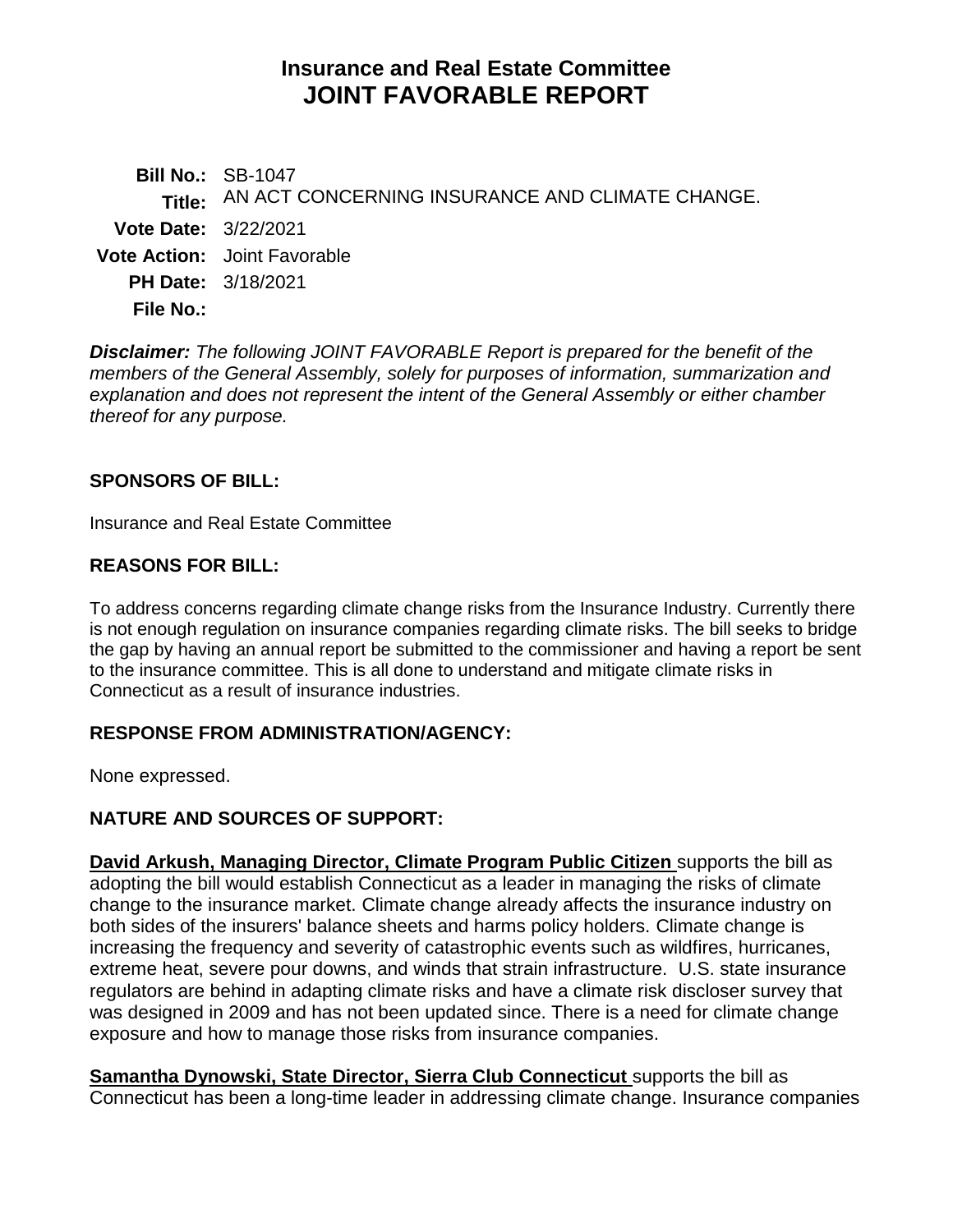play a role in climate-destroying fossil fuel production by providing insurance to and investing in fossil fuel companies. A report was released in 2020 showing insurers operating in CT being some of the biggest investors with over \$220 billion investments.

**Sarah Ganong, Hartford, CT** supports the bill as the state's flagship insurance industry drives the climate crisis which needs to be mitigated. The planet is in a position where they cannot expand the production of oil and gas to stay in line with the Paris agreement of limiting global warming to 1.5 degrees Celsius.

**Arthur Helmus, CT** supports the bill and shared his perspective from 15 years of experience working with two of the national insurers in Hartford, CT. He stated insurers derive profits from the fossil fuel industry by issuing policies, excepting premiums and investing in fossil fuel companies' shares and bonds. In doing so there is the spread of risks across society which enable the emission of greenhouse gases.

**Sandy Henschel, Gales Ferry, CT** supports the bill as she is concerned about the climate crisis. There have been many impacts such as worsening natural disasters, food crisis, collapsing ecosystems and more. The insurance companies are continuing to underwrite the climate crisis and wants a smarter and mores sustainable investment.

Peter Kochenburger, Associate Clinical Professor, UConn Law supports the bill because the bill will provide information on how insurers are managing investments and their underwriting risks. Insurers and reinsurers are the world's risk managers and how they provide risk will provide incentives for how individuals and organizations act thus making insurance underwriting a powerful too to address climate change. He provides some suggestions for the bill such as reducing the reporting burdens on insurers to align with the NAIC climate risk disclosure survey and that the department acquire additional funding to hire outside consultants.

**Adelheid Koepfer, CT** supports the bill because she is concerned about climate change. She has had damages on her home and community from storms such as Irene, Sandy, and microbursts in 2019 which caused a lot of damage. When Isaias hit the power restoration and cleanup effort cost \$600,000 for the municipal utility. Climate change is already happening, and the impact is affecting communities. Insurance premiums are rising as the companies are not keeping up with the reimbursement after a storm damage. Insurance companies are insuring the cause of accelerated climate changes.

**Nancy Leckerling, Reverend, Madison, CT** supports the bill due to concerns about the planet's climate crisis. She wants the planet to be "livable" for her children and grandchildren and urged for a shift in extractive industries. The role of the state's flagship insurance industry must be understood and mitigated.

**Kelly O'Brien, Windsor, CT** supports the bill due to her concern for the climate crisis and the limited time to act and stop using and insuring fossil fuels.

**James Root, Danbury, CT** supports the bill as he wants to see insurance companies take a crack at the requirements of the bill. He stated it would be a smart business move for the companies and the state-in addition to be a responsible course of action.